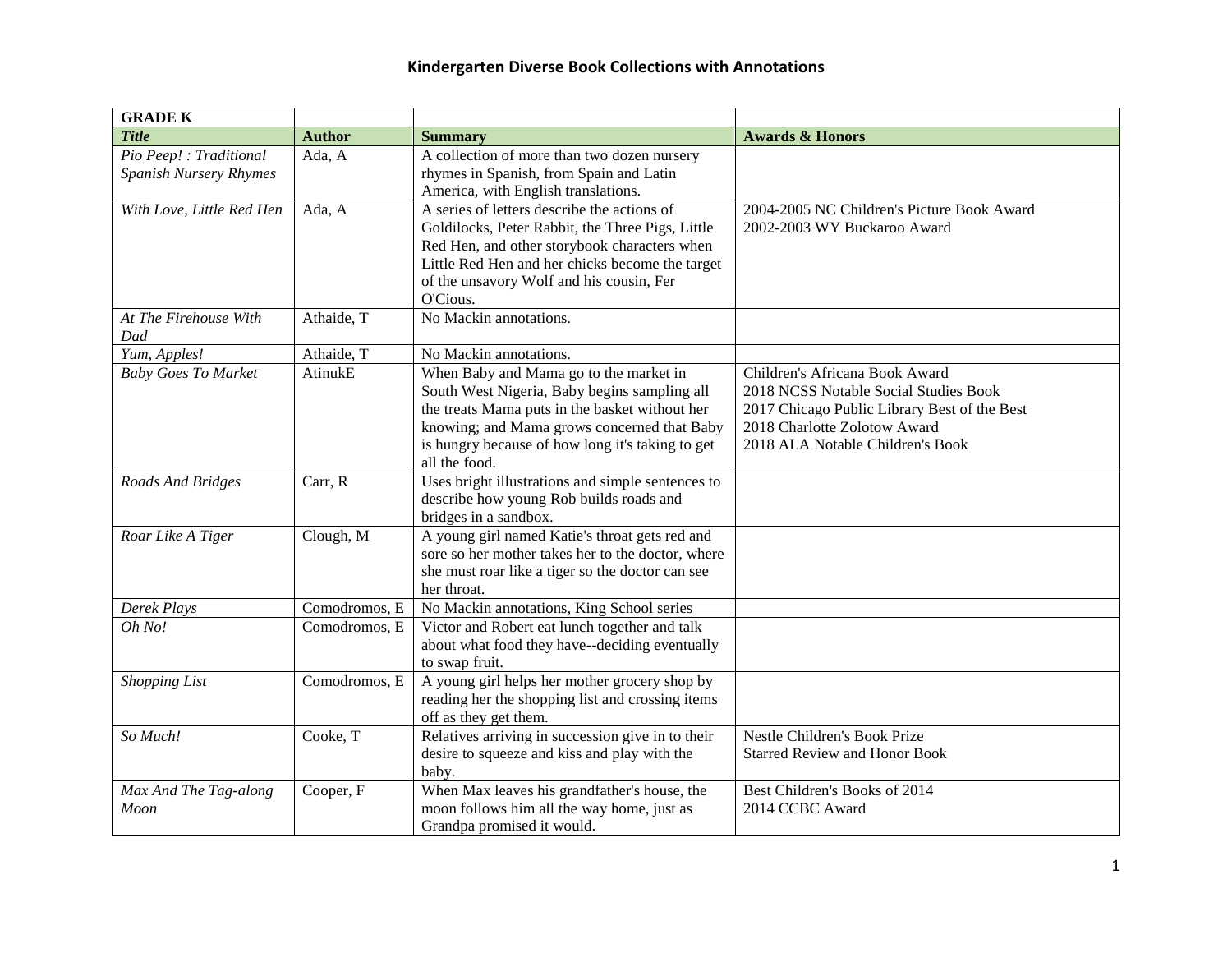|                         |             |                                                                               | 2014 Charlotte Zolotow Award                 |
|-------------------------|-------------|-------------------------------------------------------------------------------|----------------------------------------------|
|                         |             |                                                                               | 2014-2015 Keystone to Reading Primary Award  |
| <b>Alphabet Party</b>   | Creasy, M   | When Cassy has an alphabet birthday party, the                                |                                              |
|                         |             | guests bring items that start with the same letter                            |                                              |
| Choose A Pet            | Dufresne, M | that begins their own names.                                                  |                                              |
|                         |             | Simple text and color photographs depict a<br>variety of pets one can choose. |                                              |
| Dad Is At Work          | Dufresne, M | Simple text and color photographs depict                                      |                                              |
|                         |             | various fathers who are dentists, teachers,                                   |                                              |
|                         |             | carpenters, doctors, and firefighters.                                        |                                              |
| My Classroom            | Dufresne, M | Photographs and simple, repetitive text identify                              |                                              |
|                         |             | objects one can find in a classroom.                                          |                                              |
| My School               | Dufresne, M | Identifies the various rooms within a school.                                 |                                              |
| Ping-pong               | Dufresne, M | Simple text and color photographs depict how to                               |                                              |
|                         |             | play ping-pong.                                                               |                                              |
| <b>Reading Partners</b> | Dufresne, M | Photographs show children reading to a variety                                |                                              |
|                         |             | of toys.                                                                      |                                              |
| Painting                | Ellis, J    | Uses bright photographs and simple statements                                 |                                              |
|                         |             | to depict the painting of a little girl with a                                |                                              |
|                         |             | variety of techniques.                                                        |                                              |
| We March                | Evans, S    | Illustrations and brief text portray the events of                            | 2013 Best Children's Book Award              |
|                         |             | the 1963 march in Washington, D.C., where the                                 | 2013 CCBC Book                               |
|                         |             | Reverend Martin Luther King Jr. delivered a                                   | 2013 Charlotte Zolotow Award                 |
|                         |             | historic speech.                                                              | 2012 Chicago Public Library Best of the Best |
|                         |             |                                                                               | 2013 DC Capitol Choices Award                |
|                         |             |                                                                               | Jane Addams Winner/Honor                     |
|                         |             |                                                                               | <b>NCSS Notable Social Studies Title</b>     |
|                         |             |                                                                               | Compendium Fall 2012                         |
| Meet Yasmin!            | Faruqi, S   | In this compilation of four separately published                              | 2018 School Library Journal Best Book List   |
|                         |             | books, Pakistani American second grader                                       | 2019 WI Just One More Page! List             |
|                         |             | Yasmin learns to cope with the small problems                                 | 2020 WA Otter Award Nominee                  |
|                         |             | of school and home, while gaining confidence in                               | 2018 Chicago Public Library Best of the Best |
|                         |             | her own skills and creative abilities.                                        | Compendium Title                             |
| Yasmin The Builder      | Faruqi, S   | During recess, Yasmin gets inspiration for her                                |                                              |
|                         |             | makerspace project that brings the whole class                                |                                              |
|                         |             | together.                                                                     |                                              |
| Yasmin The Painter      | Faruqi, S   | A young girl named Yasmin is trying to find                                   |                                              |
|                         |             | inspiration to paint something for Friday's art                               |                                              |
|                         |             | contest, but she doesn't know what she should                                 |                                              |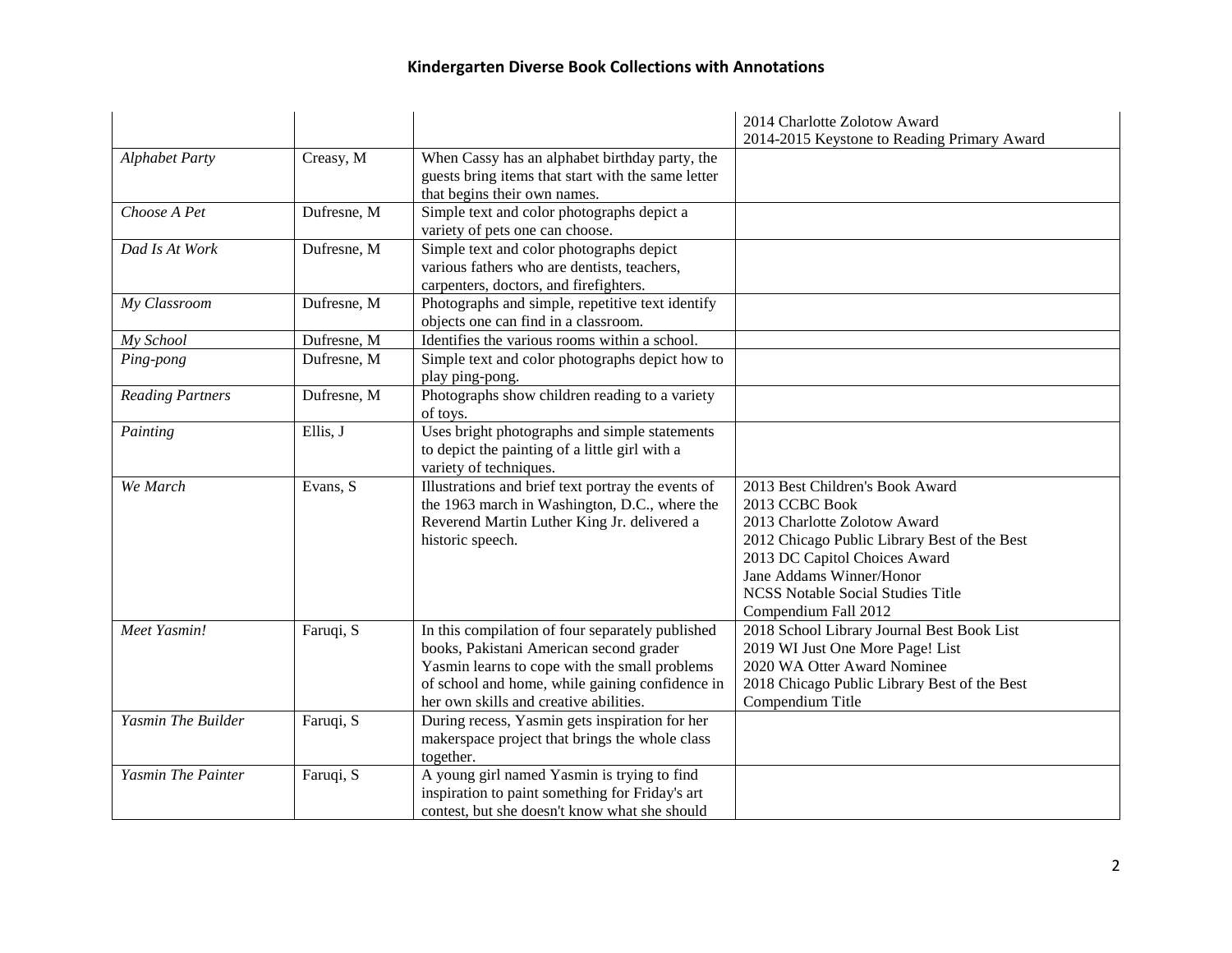|                                     |               | paint and is worried about making a mess--but<br>maybe a mess is exactly what she needs.                                                                                                                                                                              |                                                                                               |
|-------------------------------------|---------------|-----------------------------------------------------------------------------------------------------------------------------------------------------------------------------------------------------------------------------------------------------------------------|-----------------------------------------------------------------------------------------------|
| <b>Making Butter</b>                | Feely, J      | This short, color illustrated book uses simple<br>words and actions to tell the story of how to<br>make butter.                                                                                                                                                       |                                                                                               |
| Nothing In The Mailbox              | Ford, C       | Never receiving anything for himself in the<br>mailbox, a child decides to write letters to<br>almost everyone he knows, with happy results.                                                                                                                          |                                                                                               |
| It's Football Time                  | Geddes, D     | A group of neighborhood children get together<br>to play a game of football.                                                                                                                                                                                          |                                                                                               |
| Jordan At The Big Game              | Giles, J      | Uses colorful illustrations and simple sentences<br>to demonstrate how Jordan was picked to play in<br>the big game of soccer instead of his friend<br>Liam who was afraid to try when his name was<br>called. Jordan invites Liam to run onto the field<br>with him. |                                                                                               |
| Katie's Butterfly                   | Giles, J      | When Katie's caterpillar at school turns into a<br>butterfly, she helps it fly on the playground.                                                                                                                                                                     |                                                                                               |
| My Grandma And<br>Grandpa           | Giles, J      | A young Asian boy describes his visit to his<br>grandparent's house and the things they do<br>together.                                                                                                                                                               |                                                                                               |
| My Little Sister                    | Giles, J      | A young girl describes how she plays with her<br>little sister. Features simple text and color<br>photographs.                                                                                                                                                        |                                                                                               |
| Our Mom                             | Giles, J      | Simple text and photographs showcase a young<br>boy and his little sister and how they help and<br>love their mother, a preschool teacher, and how<br>she helps them.                                                                                                 |                                                                                               |
| Walk, Ride, Run                     | Giles, J      | Emma and Matthew decide to have a race to<br>their mother that includes walking, riding their<br>bikes, and running.                                                                                                                                                  |                                                                                               |
| Honey, I Love                       | Greenfield, E | A young girl expresses what she loves about<br>life.                                                                                                                                                                                                                  | 2017 Brightly.com Recommended Diversity Poetry Title<br><b>CCBC</b> Awarded and Star Reviewed |
| My Farm                             | Hastings, J   | A young boy shows all the things he has on his<br>farm, as well as all the things he likes to eat that<br>come from the farm.                                                                                                                                         |                                                                                               |
| What A Street!                      | Hazen, B      | No Mackin annotations.                                                                                                                                                                                                                                                |                                                                                               |
| Girl With The Parrot On<br>Her Head | Hirst, D      | Isabel's best friend Simon moves away and she<br>is sad, angry, and lonely. She decides that she<br>and her parrot are fine alone. But when she                                                                                                                       | Best Children's Books of 2017<br>2017 Outstanding International Booklist                      |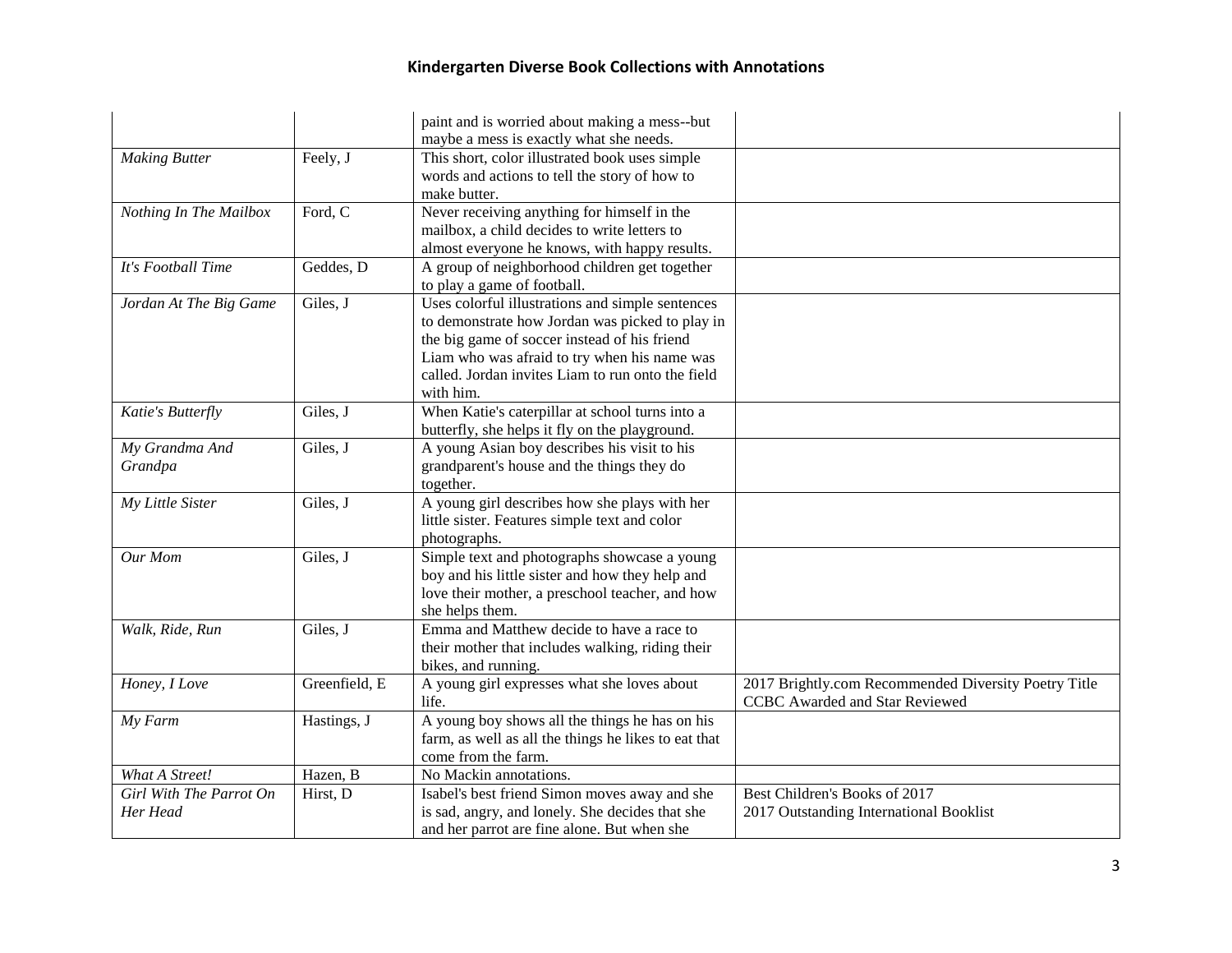|                      |             | encounters a new problem, a new friend named<br>Chester just might be able to help solve all her                                                                                                                                                                       |                                                                        |
|----------------------|-------------|------------------------------------------------------------------------------------------------------------------------------------------------------------------------------------------------------------------------------------------------------------------------|------------------------------------------------------------------------|
|                      |             | problems.                                                                                                                                                                                                                                                              |                                                                        |
| <b>Flowers</b>       | Hoenecke, K | Presents illustrations of flowers of different<br>colors.                                                                                                                                                                                                              |                                                                        |
| Clean Up Time        | Holden, P   | A group of children help to clean up all of their<br>art supplies so they can go out and play.                                                                                                                                                                         |                                                                        |
| Friends Are Fun      | Holden, P   | Simple text and photographs introduce learning<br>young readers to friends and friendship,<br>stressing the words "at, me, to, I, like," and<br>"play."                                                                                                                |                                                                        |
| Make A Snowman       | Holden, P   | Simple text and color illustrations depict two<br>children building a snowman.                                                                                                                                                                                         |                                                                        |
| Our Weather          | Holden, P   | Simple sentences and color illustrations depict<br>children enjoying all types of weather including<br>snow, wind, and sun.                                                                                                                                            |                                                                        |
| <b>Snack Time</b>    | Holden, P   | Each morning a little girl takes some fruit from<br>her family's fruit bowl for a tasty and healthy<br>snack.                                                                                                                                                          |                                                                        |
| Big Bob, Little Bob  | Howe, J     | Big Bob likes trucks and throwing balls, and<br>Little Bob likes dolls and being quiet. They<br>struggle to overcome their differences and be<br>friends until a girl named Blossom moves into<br>the neighborhood and Big Bob defends Little<br>Bob's choice of toys. | 2017 ALA Rainbow Project Book List<br>2018 Amelia Bloomer Project Book |
| Moms                 | Hugo, M     | Simple text and color photographs depict the<br>different occupations of mothers.                                                                                                                                                                                      |                                                                        |
| Pets                 | Hugo, M     | Simple text accompanies photos of children next<br>to their beloved pets, from a cat to a snake.                                                                                                                                                                       |                                                                        |
| Soup Day             | Iwai, M     | A mother and child spend a snowy day together<br>buying and preparing vegetables, assembling<br>ingredients, and playing while their big pot of<br>soup bubbles on the stove. Includes a recipe for<br>"Snowy Day Vegetable Soup."                                     | Compendium Spring 2011                                                 |
| Mai-li's Surprise    | Jackson, M  | Mai-Li helps her older brother Li-Chi make a<br>beautiful tiger kite.                                                                                                                                                                                                  |                                                                        |
| Shintaro's Umbrellas | Jackson, M  | Shintaro helps Grandfather make umbrellas of<br>many different sizes, colors, and uses.                                                                                                                                                                                |                                                                        |
| Down By The Sea      | Jarden, J   | Meg and her grandma take a walk on the rocks<br>by the sea and observe the creatures inside the                                                                                                                                                                        |                                                                        |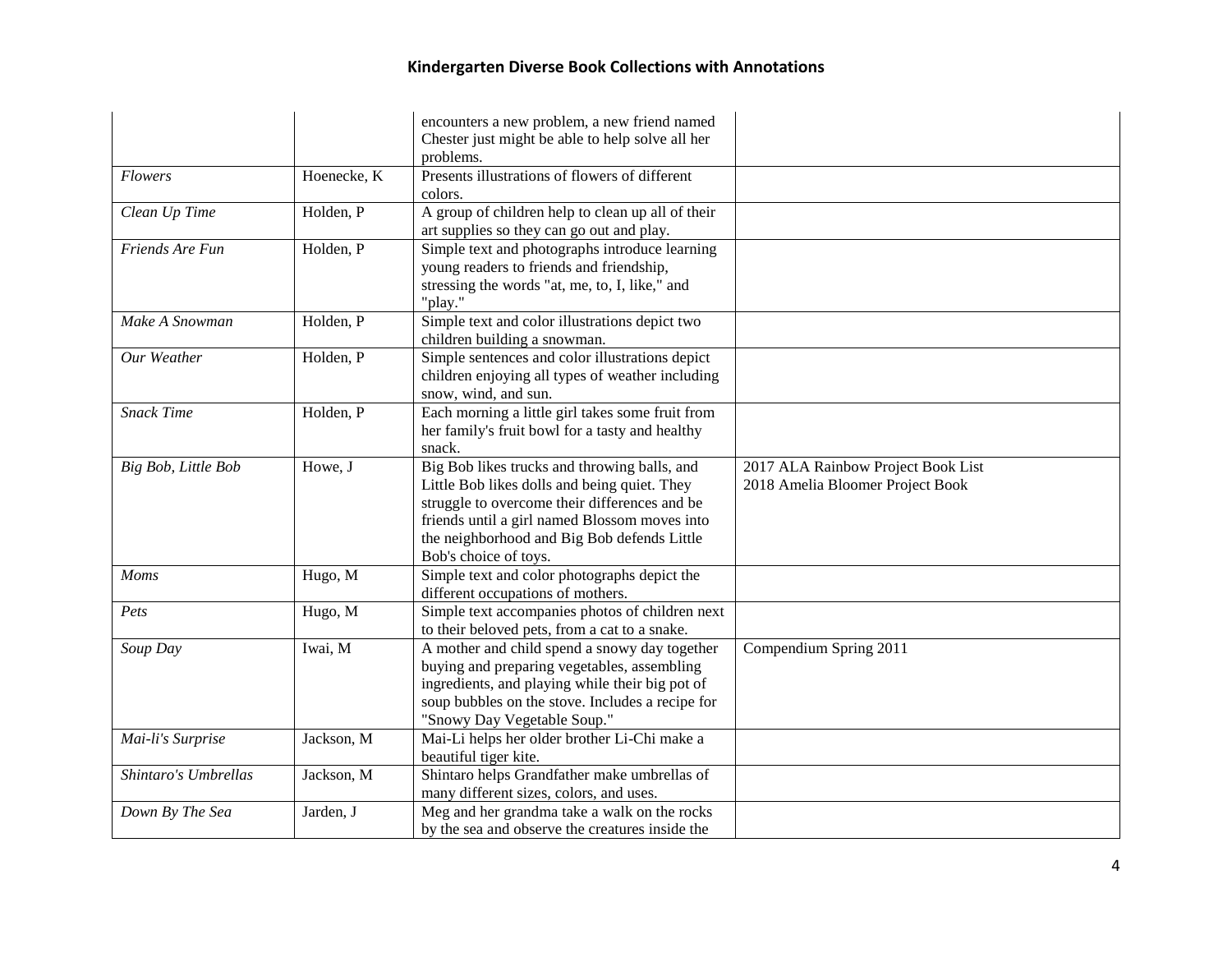|                                 |                | rock pools. When a big boat passes by, a wave<br>splashes over where they are standing. Grandma      |                                           |
|---------------------------------|----------------|------------------------------------------------------------------------------------------------------|-------------------------------------------|
|                                 |                | picks Meg up to prevent her from getting wet,                                                        |                                           |
|                                 |                | but the wave washes water                                                                            |                                           |
| Do Like Kyla                    | Johnson, A     | A little girl imitates her big sister Kyla all day,                                                  |                                           |
|                                 |                | until in the evening Kyla imitates her.                                                              |                                           |
| In The Army                     | Johnson, B     | When Brandon comes over to Derek's house to                                                          |                                           |
|                                 |                | play, he is surprised to find that Derek lives with                                                  |                                           |
|                                 |                | his grandparents--that is because Derek's mom is                                                     |                                           |
|                                 |                | serving in the military. Derek excitedly tells                                                       |                                           |
|                                 |                | Brandon all the cool things his mom does in the                                                      |                                           |
|                                 |                | service.                                                                                             |                                           |
| Messy Room                      | Johnson, B     | When Jasmine stays at her father's apartment all                                                     |                                           |
|                                 |                | week, her room gets very messy. She can't find                                                       |                                           |
|                                 |                | anything. Even though it takes her hours on                                                          |                                           |
|                                 |                | Saturday to clean her room, she can finally find                                                     |                                           |
|                                 |                | everything.                                                                                          |                                           |
| When I Grow Up                  | Johnson, B     | It's career day in Mrs. Hall's classroom and                                                         |                                           |
|                                 |                | different children find inspiration in the adults'                                                   |                                           |
|                                 |                | presentations.                                                                                       |                                           |
| My Princess Boy                 | Kilodavis, C   | Tells the story of a young boy who likes to dress                                                    | 2012 CCBC Book                            |
|                                 |                | up in girls' clothing and play with girls' toys.<br>Based on the true story of the author's own son. |                                           |
| Same, Same But Different        | Kostecki-shaw, | Pen pals Elliot, who lives in America, and                                                           | 2012-2013 AL Camillia Award               |
|                                 |                | Kailash, who lives in India, exchange letters and                                                    | 2012 Best Children's Book Award           |
|                                 |                | learn about each other's country and interests in                                                    | 2015 Booklist Editor's Choice Media Award |
|                                 |                | the process.                                                                                         | Ezra Jack Keats New Writer Award          |
|                                 |                |                                                                                                      | 2013-2014 GA Picture Storybook Award      |
|                                 |                |                                                                                                      | 2014 IL Monarch Award                     |
|                                 |                |                                                                                                      | 2014 IN Young Hoosier Award               |
|                                 |                |                                                                                                      | 2012 TX 2x2 Book List Title               |
| <b>Bubbles</b> , <b>Bubbles</b> | Kuhn, D        | Using colorful pictures, depicts the pleasure of                                                     |                                           |
| Everywhere                      |                | playing with a variety of bubbles.                                                                   |                                           |
| Show And Tell                   | Lang, G        | A little boy brings a small furry creature with a                                                    |                                           |
|                                 |                | long tail to school and his classmates ask                                                           |                                           |
|                                 |                | questions to determine what it is.                                                                   |                                           |
| Too Busy                        | Lang, G        | This short, color illustrated book uses simple                                                       |                                           |
|                                 |                | words and actions to tell the story of a busy                                                        |                                           |
|                                 |                | family.                                                                                              |                                           |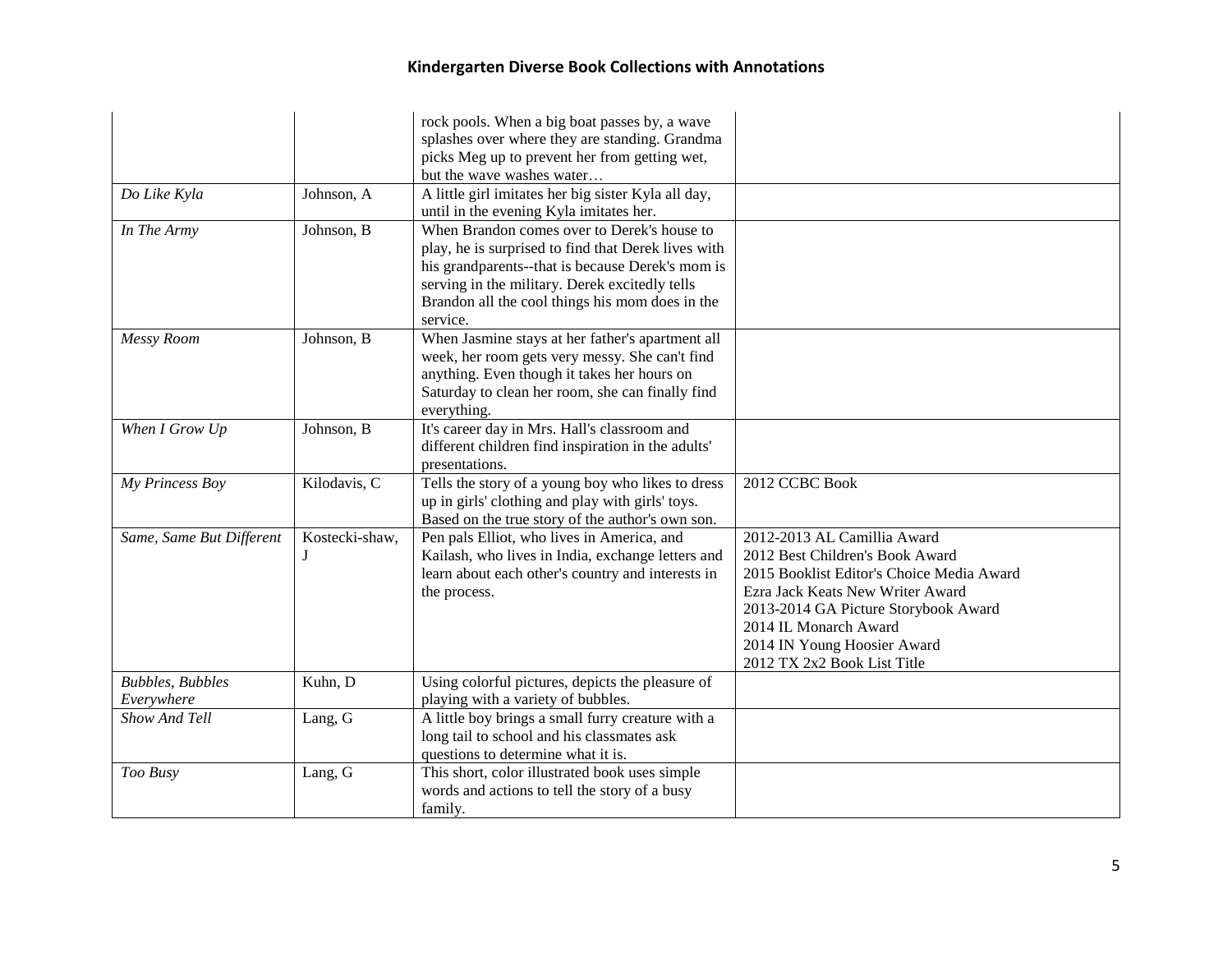| Parts Of The Body                 | Lawrence, T  | Depicts some different parts of the body,<br>including eyes, hands, fingers, feet, toes, nose,<br>and mouth. Includes an illustrated glossary.                                                                                                                                |                                                                                                                                                  |
|-----------------------------------|--------------|-------------------------------------------------------------------------------------------------------------------------------------------------------------------------------------------------------------------------------------------------------------------------------|--------------------------------------------------------------------------------------------------------------------------------------------------|
| Please, Puppy, Please             | Lee, S       | Uses bright illustrations and simple phrases to<br>demonstrate how small high-energy toddlers<br>cope with an adventurous puppy.                                                                                                                                              | Children's Book of the Month Club Main Selection<br><b>Black Expressions Book Club Featured Selection</b><br><b>Star Reviewed and Honor Book</b> |
| Fruit Smoothie                    | Lewis, R     | Simple text and color photographs depict how to<br>make a fruit smoothie by adding various fruits<br>and juice to a blender.                                                                                                                                                  |                                                                                                                                                  |
| Jake's First Word                 | Luongo, J    | When a toddler named Jake learns to say the<br>word "no," his family quickly grows tired of<br>hearing it so Jake's big sister teaches him a new<br>word.                                                                                                                     |                                                                                                                                                  |
| My Brother Wants To Be<br>Like Me | Mader, J     | Simple illustrations and easy-to-read text<br>explore the different ways an older brother helps<br>his younger brother.                                                                                                                                                       |                                                                                                                                                  |
| Big Lie                           | Manushkin, F | When Jake loses his brand new toy airplane,<br>Katie Woo lies and says that she does not know<br>where it is.                                                                                                                                                                 |                                                                                                                                                  |
| <b>Big Stink</b>                  | Manushkin, F | Pedro's class is learning about the sense of<br>smell. But when something in the room starts to<br>stink, the lesson turns smelly. Everyone searches<br>where the smell is coming from, and in the<br>process, Pedro learns the importance of standing<br>up for a classmate. |                                                                                                                                                  |
| Boo, Katie Woo!                   | Manushkin, F | When Katie is scared by a shadow, she climbs a<br>tree and luckily finds Jake's missing kitten.                                                                                                                                                                               |                                                                                                                                                  |
| Boss Of The World                 | Manushkin, F | When Katie Woo and her friends go to the<br>beach, Katie is so rude and bossy that her friends<br>do not want to play with her.                                                                                                                                               |                                                                                                                                                  |
| Cowgirl Katie                     | Manushkin, F | Katie's dad surprises her with a trip to a ranch<br>where she can ride a real horse.                                                                                                                                                                                          |                                                                                                                                                  |
| Goodbye To Goldie                 | Manushkin, F | Katie Woo learns different ways to cope with<br>the death of her dog.                                                                                                                                                                                                         |                                                                                                                                                  |
| Katie And The Class Pet           | Manushkin, F | When Katie is chosen to take the class pet,<br>Binky the guinea pig, home for the weekend, she<br>runs into a problem.                                                                                                                                                        |                                                                                                                                                  |
| Katie And The Fancy<br>Substitute | Manushkin, F | When an elegant substitute teacher arrives in<br>Katie's class, Katie's attempts to impress her<br>keep going wrong.                                                                                                                                                          |                                                                                                                                                  |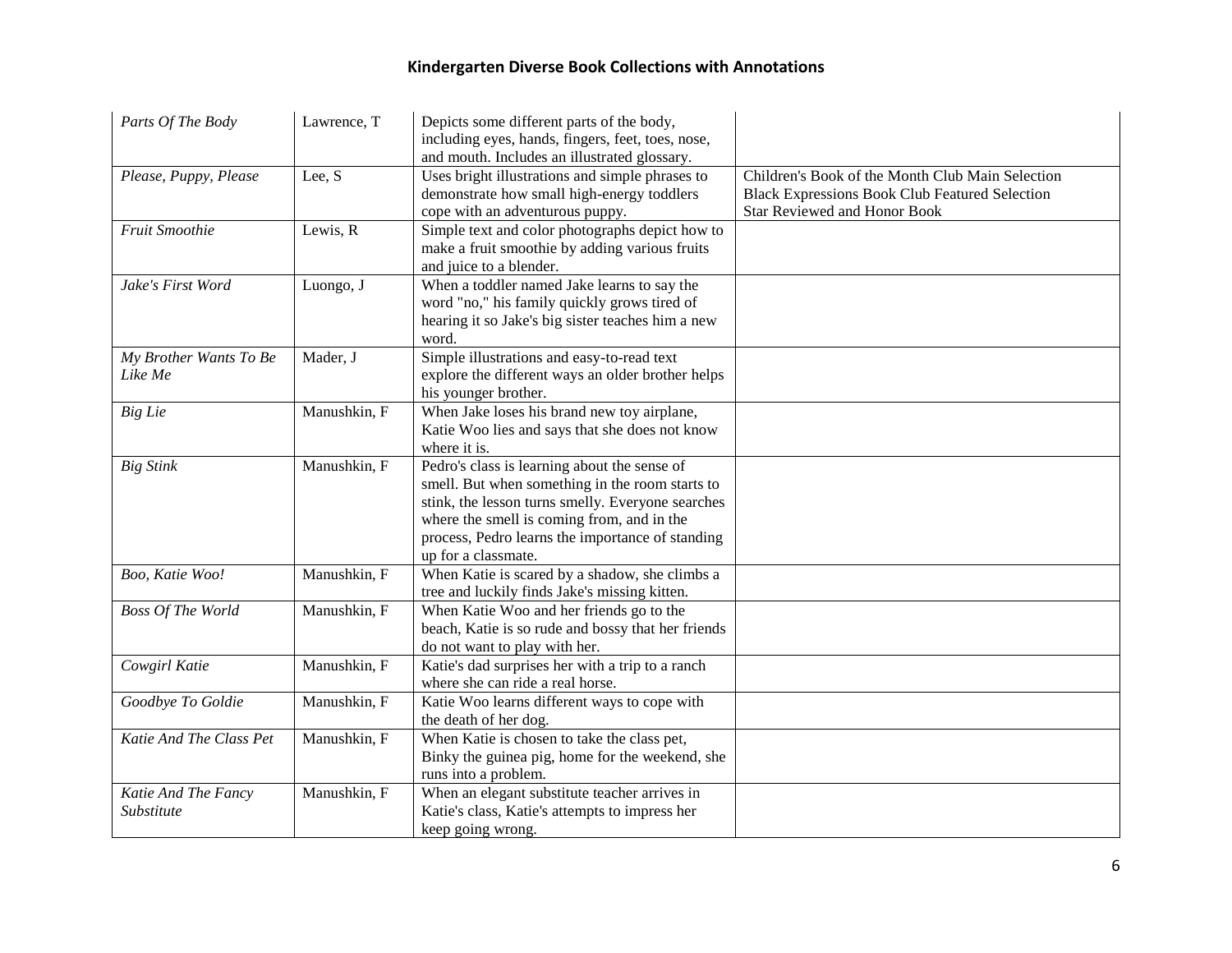| Katie And The Haunted<br>Museum | Manushkin, F | Katie, her father, JoJo, and Pedro are on a<br>special sleepover at the museum; but at night the<br>dark halls are spooky, and it is easy to imagine<br>that the dinosaurs are ghosts haunting the<br>museum--and when Mr. Woo disappears the<br>children become frightened. |  |
|---------------------------------|--------------|------------------------------------------------------------------------------------------------------------------------------------------------------------------------------------------------------------------------------------------------------------------------------|--|
| Katie Finds A Job               | Manushkin, F | As Career Day at school approaches, Katie has<br>great ideas for helping her friends present their<br>future professions, but cannot think of a job that<br>she would like to do.                                                                                            |  |
| Katie Saves Thanksgiving        | Manushkin, F | When a snowstorm causes the power to go out<br>Katie and her parents think their Thanksgiving<br>dinner with JoJo and Pedro is ruined, but by<br>being a good neighbor, Katie saves the day.                                                                                 |  |
| Katie Saves The Earth           | Manushkin, F | With Earth Day coming up, Katie decides to<br>have a yard sale with her friends and recycle her<br>old toys.                                                                                                                                                                 |  |
| Katie Woo Has The Flu           | Manushkin, F | Katie misses school while she is home with the<br>flu.                                                                                                                                                                                                                       |  |
| Katie Woo, Where Are<br>You?    | Manushkin, F | While shopping with her parents in a mall, Katie<br>helps a lost boy, not realizing that she may be<br>lost, too.                                                                                                                                                            |  |
| Katie's Lucky Birthday          | Manushkin, F | Katie looks forward to celebrating her birthday<br>at school, and then finds a way to make it even<br>more special when her friend Pedro mentions<br>that he has a summer birthday.                                                                                          |  |
| Katie's New Shoes               | Manushkin, F | When Katie outgrows her shoes, she and her<br>friends JoJo and Pedro go to the shoe store with<br>their mothers.                                                                                                                                                             |  |
| Katie's Spooky Sleepover        | Manushkin, F | Katie has a lot of fun with her friends at her<br>sleepover, but when her lucky kimono goes<br>missing, she's afraid a monster might have taken<br>it.                                                                                                                       |  |
| Moving Day                      | Manushkin, F | When Katie Woo's family moves, she is sad<br>about leaving her room to a stranger, and even<br>more concerned that the new house will never<br>feel like home.                                                                                                               |  |
| Nervous Night                   | Manushkin, F | When Katie arrives at her grandparent's home<br>for a sleepover, she becomes very nervous about<br>being in a strange place all night.                                                                                                                                       |  |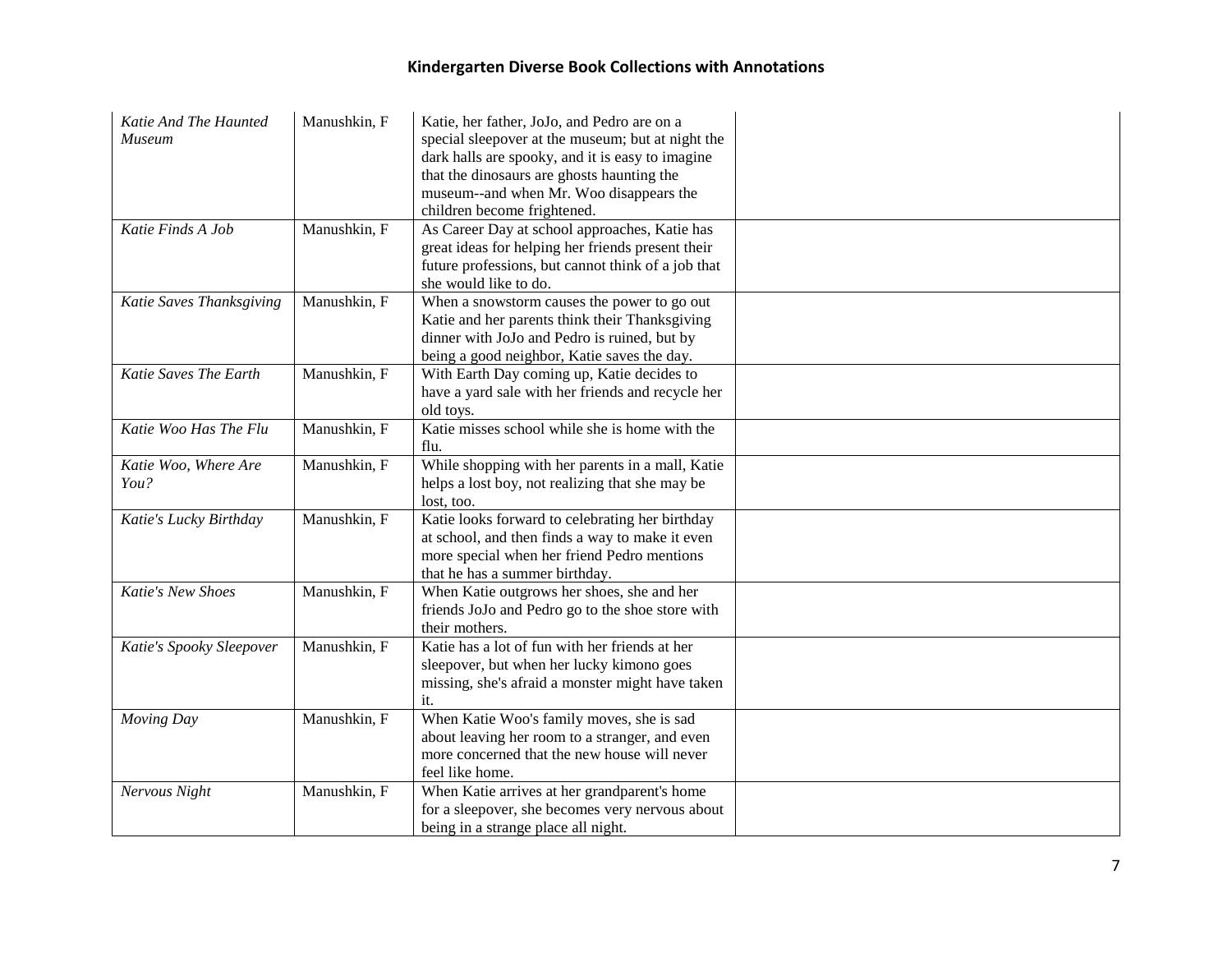| No More Teasing            | Manushkin, F | The class bully loves to tease Katie Woo until<br>she decides to ignore him.                                                                                                                                                                                                       | 2011-2012 PA Reader's Choice Award |
|----------------------------|--------------|------------------------------------------------------------------------------------------------------------------------------------------------------------------------------------------------------------------------------------------------------------------------------------|------------------------------------|
| No Valentines For Katie    | Manushkin, F | Katie Woo is afraid that nobody likes her when<br>she doesn't get a special valentine like her school<br>friends.                                                                                                                                                                  |                                    |
| On Top Of The World        | Manushkin, F | Pedro's family and his friends are spending the<br>day at the amusement park, enjoying the rides<br>and the snacks, so when they get separated from<br>Pedro's brother, Paco, and their mother, a ride on<br>the Ferris wheel seems like it offers an excellent<br>way to spot     |                                    |
| Pedro And The Shark        | Manushkin, F | When Pedro gets separated from his class during<br>a field trip to the aquarium, he manages to find<br>them by taking a cue from a shark he saw<br>swimming in circles.                                                                                                            |                                    |
| <b>Pedro For President</b> | Manushkin, F | Pedro runs for class president against his friend<br>Katie Woo. When it's time to give his speech, he<br>can't seem to come up with anything. But his<br>goodness shines through in other ways.                                                                                    |                                    |
| Pedro Goes Buggy           | Manushkin, F | Pedro fills jars with all the ants, ladybugs, and<br>beetles he can find for a school project, but<br>disaster strikes when his little brother Paco lets<br>them all loose.                                                                                                        |                                    |
| Pedro The Great            | Manushkin, F | Pedro has a series of adventures when he<br>pretends to be a pirate, meets a shark on a class<br>field trip, builds a shaky tower out of cups, and<br>takes karate lessons.                                                                                                        |                                    |
| Pedro The Ninja            | Manushkin, F | When Pedro enters the same karate class as his<br>friends Katie and JoJo, he learns some of the<br>ninja moves that he admires in the movies.                                                                                                                                      |                                    |
| Pedro, First-class Friend  | Manushkin, F | Presents four stories featuring a seven-year-old<br>Hispanic boy named Pedro as he shows how<br>good a friend he can be. In the first, a toy<br>monster truck helps Pedro overcome his<br>nightmares; second, Pedro overcomes a broken<br>arm with the help of friends and family. |                                    |
| Pedro, First-grade Hero    | Manushkin, F | A collection of four separately published stories<br>featuring Pedro, Katie Woo's classmate and<br>friend.                                                                                                                                                                         |                                    |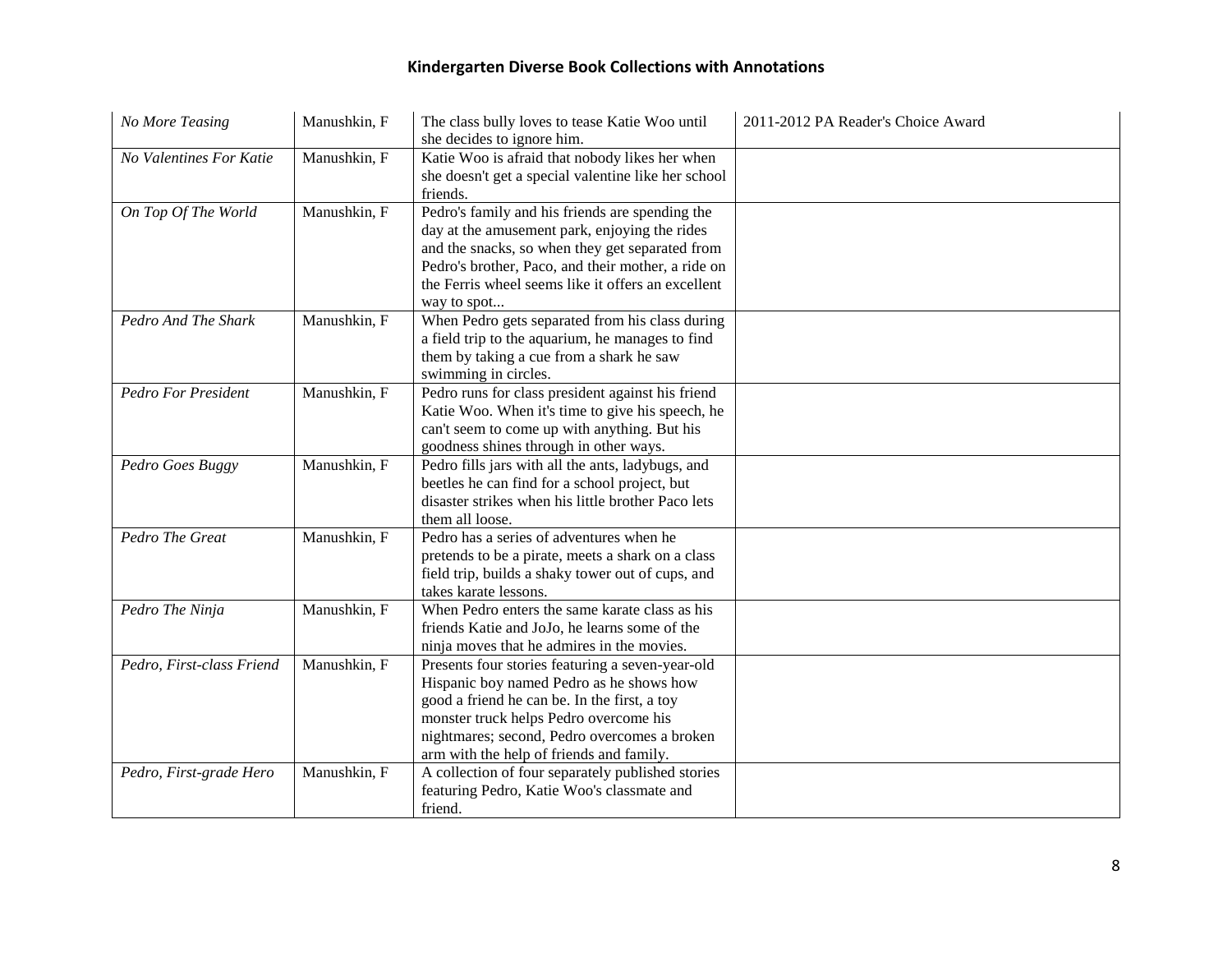| Pedro's Big Break                      | Manushkin, F     | A young boy named Pedro is disappointed when<br>he falls off his bike and breaks his arm. His<br>friends and family come up with a plan to cheer<br>him up when he realizes he'll have to miss his<br>camping trip because of his broken arm.      |                                                                                                                             |
|----------------------------------------|------------------|----------------------------------------------------------------------------------------------------------------------------------------------------------------------------------------------------------------------------------------------------|-----------------------------------------------------------------------------------------------------------------------------|
| Pedro's Big Goal                       | Manushkin, F     | Pedro would love to be the goalie in the team's<br>first game, but another boy is bigger--so all his<br>friends come over to help him practice before<br>the tryout.                                                                               |                                                                                                                             |
| Pedro's Monster                        | Manushkin, F     | Despite his father's reassurances, Pedro is<br>frightened by the monsters in his dreams--until<br>he finds a way to use his love of monster trucks<br>to defeat his dream monsters.                                                                |                                                                                                                             |
| Pedro's Mystery Club                   | Manushkin, F     | Pedro decides to start a detective club in his<br>backyard, just as his mom's locket goes missing<br>along with his dad's phone. Pedro and his friends<br>can't wait to solve their first mystery.                                                 |                                                                                                                             |
| Pedro's Tricky Tower                   | Manushkin, F     | Miss Winkle separates the class into teams and<br>instructs them to build towers out of paper cups,<br>and the group who builds the tallest tower wins--<br>but they have very little success until Pedro has<br>an idea about how it can be done. |                                                                                                                             |
| Pirate Pedro                           | Manushkin, F     | When Pedro and his friends bring pirate day<br>home from school, they have to decide who will<br>be captain--which is hard when they all want to<br>be.                                                                                            |                                                                                                                             |
| Red, White, And Blue And<br>Katie Woo! | Manushkin, F     | As Katie, her parents, and friends celebrate<br>Independence Day with a parade, games, a<br>picnic, and fireworks, the few things that go<br>wrong do not interfere with their fun.                                                                |                                                                                                                             |
| Star Of The Show                       | Manushkin, F     | Katie is sad when she is cast as an earthworm in<br>her school play, because that means she cannot<br>be the star.                                                                                                                                 |                                                                                                                             |
| Tricky Tooth                           | Manushkin, F     | Katie is the only one in her class who has not<br>lost a tooth, but despite all of her efforts, her<br>wiggly tooth refuses to come out.                                                                                                           |                                                                                                                             |
| Alma And How She Got<br>Her Name       | Martinez-neal, J | Alma Sofia Esperanza José Pura Candela asks<br>her father why she has so many names. Her<br>father then tells stories from their rich family                                                                                                       | 2019 Caldecot Honor<br>2019-2020 Great Texas Mosquito List<br>2020 NV Picture Book Award Nominee<br>2018 SLJ Best Book List |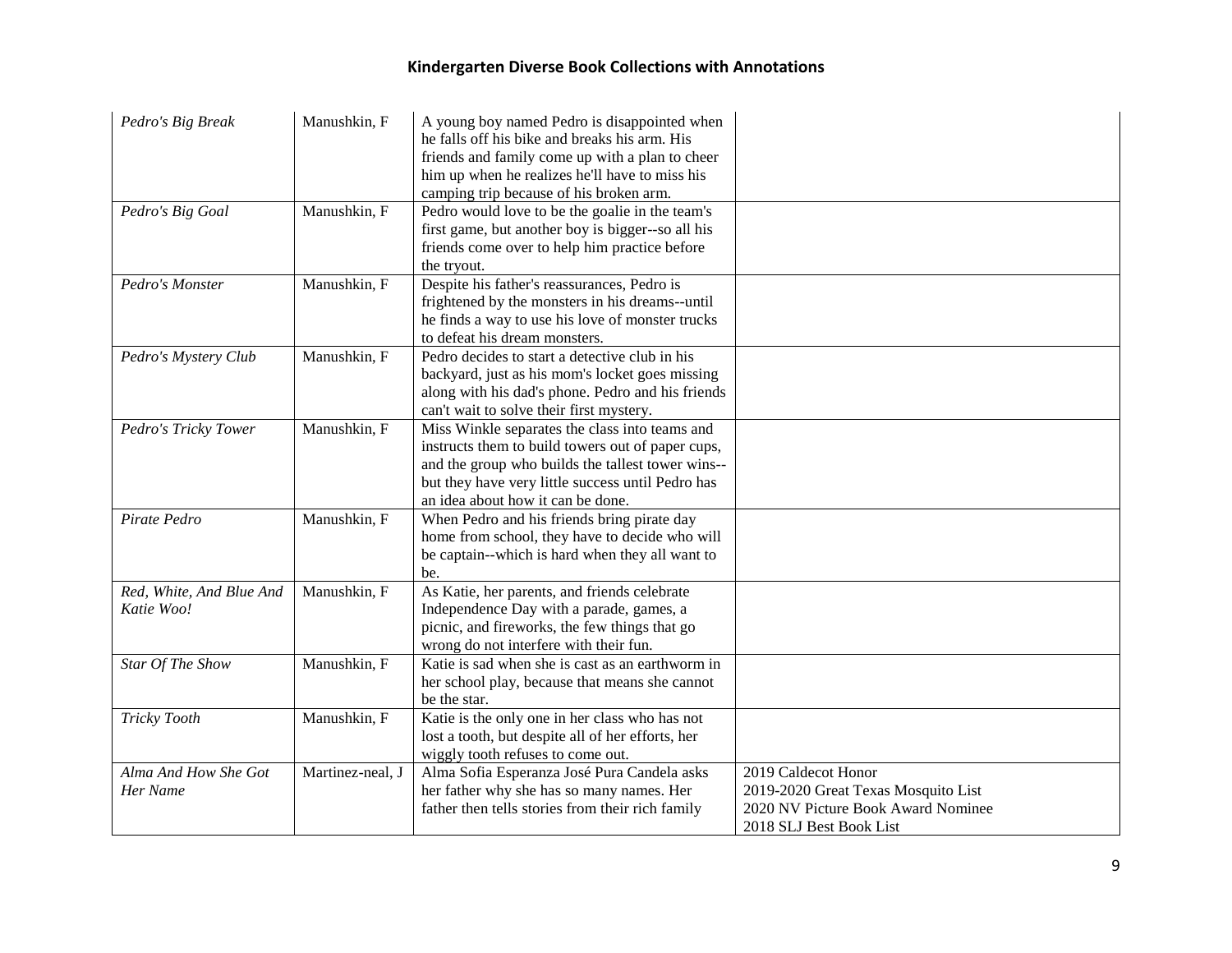|                               |             | history about each of the people Alma is named<br>after and what they have in common with her.                                                                                                                                                                               | 2019 ALA Honor<br>2020 IL Monarch Award<br>2019 ALA Noteable Children's Books<br>2019 NH Ladybug Nominee<br>2020 MN Star of the North Picture Book Nominee<br>2019 CLASP Americas Award<br>Compendium Spring 2018 |
|-------------------------------|-------------|------------------------------------------------------------------------------------------------------------------------------------------------------------------------------------------------------------------------------------------------------------------------------|-------------------------------------------------------------------------------------------------------------------------------------------------------------------------------------------------------------------|
| Look Who's Reading            | Mattison, R | With simple text and color photographs, shows<br>young children reading with a variety of people<br>from their parents and siblings to their<br>grandparents and themselves.                                                                                                 |                                                                                                                                                                                                                   |
| <b>Beach Boat</b>             | Mcmillan, D | Harry and his Dad build a boat out of sand on<br>the beach.                                                                                                                                                                                                                  |                                                                                                                                                                                                                   |
| <b>Birthday Presents</b>      | Mcmillan, D | Matthew and Emma, brother and sister, go into<br>the store with their mom and dad one at a time<br>in order to find birthday gifts for one another,<br>and end up getting each other the same thing.                                                                         |                                                                                                                                                                                                                   |
| <b>Bowling At Home</b>        | Mcmillan, D | Ella and her mom and grandmother cannot go<br>bowling because their car stopped working, but<br>then they decide to make their own bowling fun<br>at home.                                                                                                                   |                                                                                                                                                                                                                   |
| Brad's Birthday Cake          | Mcmillan, D | A young girl named Ella is invited to Brad's<br>birthday party, so she and her grandmother<br>decide to make Brad a cake. However, since<br>Brad is blind, they do not put candles on the<br>cake, but something just as special instead.                                    |                                                                                                                                                                                                                   |
| <b>Classroom Caterpillars</b> | Mcmillan, D | Katie brings caterpillars to school and takes care<br>of them, bringing them leaves and pumpkin to<br>eat.                                                                                                                                                                   |                                                                                                                                                                                                                   |
| Telling The Truth             | Mcmillan, D | When two boys break their mother's vase, they<br>struggle to find the courage to tell the truth.                                                                                                                                                                             |                                                                                                                                                                                                                   |
| At Home Sick                  | Mohr, C     | Derek is sad to wake up and find he is sick on<br>his birthday and can't go to school. He will miss<br>the birthday cards his classmates plan to give<br>him. Fortunately for Derek, his class makes him<br>a birthday surprise and his teacher delivers it to<br>his house. |                                                                                                                                                                                                                   |
| Cookie Problem                | Mohr, C     | Victor and Isabel have a problem--they both<br>want the last cookie. But they find that splitting<br>it in half solves their problem--at least until their                                                                                                                   |                                                                                                                                                                                                                   |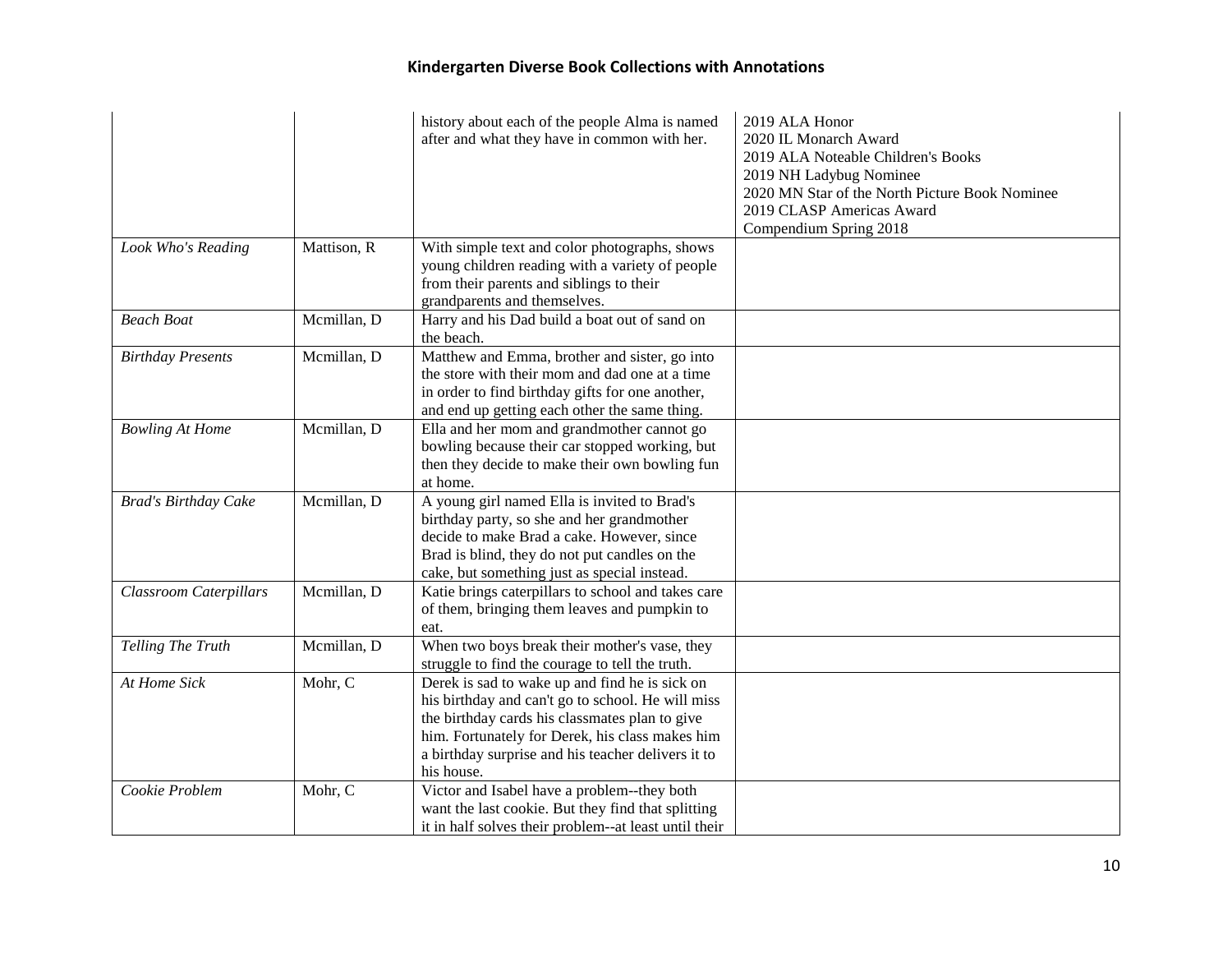|                                   |               | younger brother decides he'd like some cookie,                                                                                                                                                                                                               |                                                                                                                                                             |
|-----------------------------------|---------------|--------------------------------------------------------------------------------------------------------------------------------------------------------------------------------------------------------------------------------------------------------------|-------------------------------------------------------------------------------------------------------------------------------------------------------------|
| <b>Finders Keepers</b>            | Mohr, C       | too.<br>During recess Derek finds a five-dollar bill and<br>begins thinking of all the things he can buy. He<br>then runs into Robert who lost the money and<br>Derek returns it.                                                                            |                                                                                                                                                             |
| Let's Jump Rope                   | Mohr, C       | Simple rhyming text and photographs introduce<br>learning young readers to the fun they can have<br>while jumping rope.                                                                                                                                      |                                                                                                                                                             |
| Snow                              | Mohr, C       | Simple text and illustrations relate a story about<br>how a young girl named Jasmine goes outside<br>and has fun on a snowy day.                                                                                                                             |                                                                                                                                                             |
| Then And Now                      | Mohr, C       | A girl and her grandmother talk about the ways<br>that modern technology differs from devices of<br>years past.                                                                                                                                              |                                                                                                                                                             |
| Heather Has Two<br><b>Mommies</b> | Newman, L     | When Heather goes to playgroup, at first she<br>feels bad because she has two mothers and no<br>father, but then she learns that there are lots of<br>different kinds of families and the most<br>important thing is that all the people love each<br>other. | 2016 ALA Rainbow Project Book List<br>2016 CCBC Book List<br>2015 Parent's Choice Award Winner<br>National Education Association LGBTQ Recommended<br>Title |
| <b>Growing Tomatoes</b>           | O'neil, S     | This easy-to-read photo-essay examines how<br>tomatoes grow.                                                                                                                                                                                                 |                                                                                                                                                             |
| <b>Needs</b>                      | Parkes, B     | Introduces the concept of the basic needs in life<br>such as clothing, food, and housing.                                                                                                                                                                    |                                                                                                                                                             |
| Lost Mother                       | Prince, S     | A boy and his mother go shopping and get<br>separated. The boy retraces their steps<br>throughout the grocery store, asks a clerk for<br>help finding his lost mom, and finds her by the<br>magazines.                                                       |                                                                                                                                                             |
| Pet For Me                        | Prince, S     | This short, color illustrated book uses simple<br>words and actions to tell the story of a boy<br>trying to find the right pet.                                                                                                                              |                                                                                                                                                             |
| Night Walk                        | Prokopchak, A | A family takes a walk at night to see if they can<br>spot any wildlife such as deer, skunks, or owls.                                                                                                                                                        |                                                                                                                                                             |
| Grab Bag                          | Randell, B    | When two children and their parents each<br>purchase a grab bag at the store, the children<br>receive a comb and toothbrush while their<br>parents receive toys.                                                                                             |                                                                                                                                                             |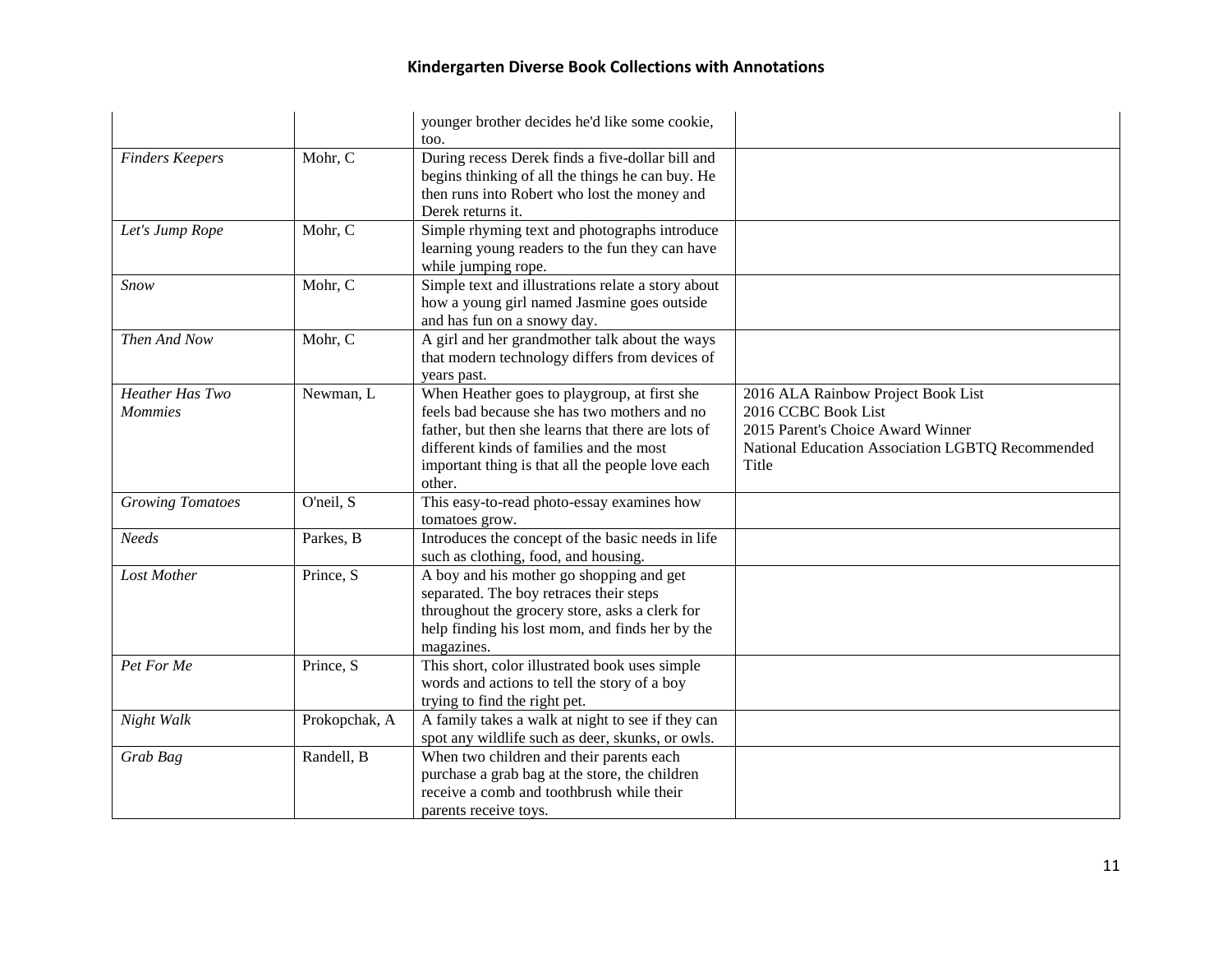| Mother's Day                                  | Randell, B | Uses colorful illustrations and simple sentences<br>to depict how two children celebrate Mother's<br>Day with their mom by making two cards and<br>giving her breakfast in bed.                                        |                                                                                                                                                                                                                                                                                                                                                                                                                                                                                                                                                                                                                                                       |
|-----------------------------------------------|------------|------------------------------------------------------------------------------------------------------------------------------------------------------------------------------------------------------------------------|-------------------------------------------------------------------------------------------------------------------------------------------------------------------------------------------------------------------------------------------------------------------------------------------------------------------------------------------------------------------------------------------------------------------------------------------------------------------------------------------------------------------------------------------------------------------------------------------------------------------------------------------------------|
| Sally's Red Bucket                            | Randell, B | Mom takes Sally to the beach. While she plays<br>with a friend, the waves start to take Sally's red<br>bucket away.                                                                                                    |                                                                                                                                                                                                                                                                                                                                                                                                                                                                                                                                                                                                                                                       |
| Award Day                                     | Reilly, C  | Josh, a young deaf kid, gets an award at award<br>day, along with his beloved big brother Ben.                                                                                                                         |                                                                                                                                                                                                                                                                                                                                                                                                                                                                                                                                                                                                                                                       |
| Harry's New Hat                               | Reilly, C  | When Harry loses his new hat, he looks for it all<br>over the playground until he realizes it was in<br>his backpack all along.                                                                                        |                                                                                                                                                                                                                                                                                                                                                                                                                                                                                                                                                                                                                                                       |
| Playing With Milly                            | Reilly, C  | Tessa and Alice are playing hide-and-seek in the<br>park when Milly, the new girl with crutches,<br>shows up. Tessa and Alice do the right thing and<br>play a game that Milly can play with them, too.                |                                                                                                                                                                                                                                                                                                                                                                                                                                                                                                                                                                                                                                                       |
| Smallest Girl In The<br><b>Smallest Grade</b> | Roberts, J | Sally McCabe is a very little girl, and nobody<br>notices her, although she notices everything that<br>goes on around her--but when she speaks out<br>about the unkindness she sees, people start to<br>pay attention. | E.B. White Read Aloud Award Honor                                                                                                                                                                                                                                                                                                                                                                                                                                                                                                                                                                                                                     |
| Blackout                                      | Rocco, J   | During an urban blackout, the residents of a city<br>rediscover the joys of simply spending time<br>together without the trappings of modern<br>technology.                                                            | 2011 Caldecott Honor<br>2012 ALA Honor<br>2012 Notable Children's Books<br>2013-2014 AR Diamond Primary<br>2012 CCBC Children's Book Lis<br>2012 DC Capitol Choices Book<br>2012-2013 Florida Reading Nominee<br>2013-2014 GA Picture Storybook Award<br>2013-2014 IA Goldfinch Award<br>2013 IL Monarch Award<br>2014 IN Young Hoosier Award<br>2012-2013 KS Bill Martin Jr. Award<br>2012-2013 MD Black-Eyed Susan Award<br>2013-2014 MN Star of the North Award<br>2012-2013 NC Children's Picture Book Award<br>2013-2014 NE Golden Sower Award<br>2012 NH Landybug Award<br>2014 NV Picture Book Award<br>2011 School Library Journal Best Books |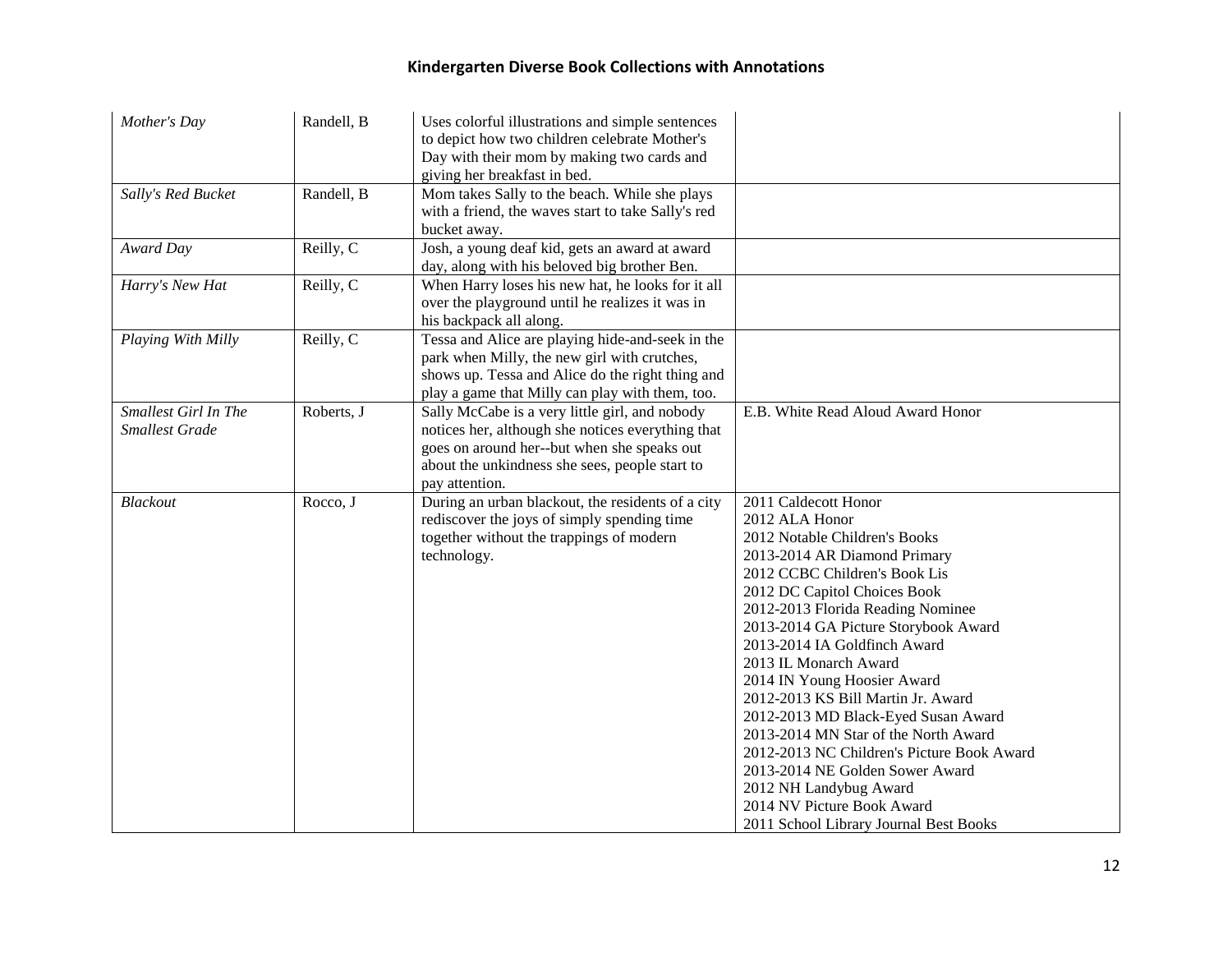|                         |            |                                                      | 2013-2014 SD Prairie Bud Award               |
|-------------------------|------------|------------------------------------------------------|----------------------------------------------|
|                         |            |                                                      | 2013-2014 TN Volunteer Primary Award         |
|                         |            |                                                      | 2012 TX 2x2 Book List                        |
|                         |            |                                                      | 2012-2013 UT Beehive Children's Picture Book |
|                         |            |                                                      | 2012-2013 VT Red Clover Award                |
|                         |            |                                                      | 2012-2013 WI Golden Archer Award Winner      |
|                         |            |                                                      | 2015-2016 WY Buckaroo Award                  |
|                         |            |                                                      | Compendium Fall 2011                         |
| Max And Zoe: The        | Sateren, S | After Max and Zoe quarrel over who will sit          |                                              |
| Lunchroom Fight         |            | with Anna at the peanut-free table, they look for    |                                              |
|                         |            | a solution that will make everybody happy.           |                                              |
| Max And Zoe: The        | Sateren, S | Searching for a really cool science project, Max     |                                              |
| Science Fair            |            | decides to demonstrate how dogs can read faces,      |                                              |
|                         |            | with Zoe's help.                                     |                                              |
| Max And Zoe: The Very   | Sateren, S | When Zoe has trouble drawing a self-portrait for     |                                              |
| <b>Best Art Project</b> |            | the second grade art project, she turns to Max       |                                              |
|                         |            | for help.                                            |                                              |
| Max And Zoe: Too Many   | Sateren, S | It is April Fool's Day, but Max needs to learn       |                                              |
| <b>Tricks</b>           |            | that not all pranks are funny.                       |                                              |
| Max And Zoe At School   | Sateren, S | Max learns the importance of keeping his desk        |                                              |
|                         |            | clean, with help from his friend Zoe.                |                                              |
| Max And Zoe At The      | Sateren, S | Zoe helps Max feel brave when he has to go to        |                                              |
| Dentist                 |            | the dentist to have two teeth pulled.                |                                              |
| Max And Zoe At The      | Sateren, S | While practicing gymnastics with his friend Zoe,     |                                              |
| <b>Doctor</b>           |            | Max cuts his leg and must get stitches.              |                                              |
| Max And Zoe At The      | Sateren, S | Max learns the importance of taking good care        |                                              |
| Library                 |            | of library books, with help from his friend Zoe.     |                                              |
| Tiger In My Soup        | Sheth, K   | Left in the care of his older sister, a boy begs her | 2014-2015 AL Camellia Award                  |
|                         |            | to read his favorite book but she is too absorbed    | 2014 Best Children's Book Age 5-9            |
|                         |            | in her own reading even to notice when a tiger       | 2014-2015 GA Picture Storybook Award         |
|                         |            | comes to life in the steam from his soup.            | 2014 OH Buckeye Children's Award             |
|                         |            |                                                      | 2013-2014 TX Mockingbird Book Award          |
|                         |            |                                                      | Compendium Fall 2013                         |
| Making A Car            | Sloan, P   | This easy-to-read photo-essay examines how to        |                                              |
|                         |            | make a cardboard box car.                            |                                              |
| On Saturday             | Sloan, P   | Illustrates weekend household activities using       |                                              |
|                         |            | simple text and color photographs.                   |                                              |
| <b>Big Helicopter</b>   | Smith, A   | Siblings Matthew and Emma go with their dad          |                                              |
|                         |            | to see a big helicopter and almost miss it.          |                                              |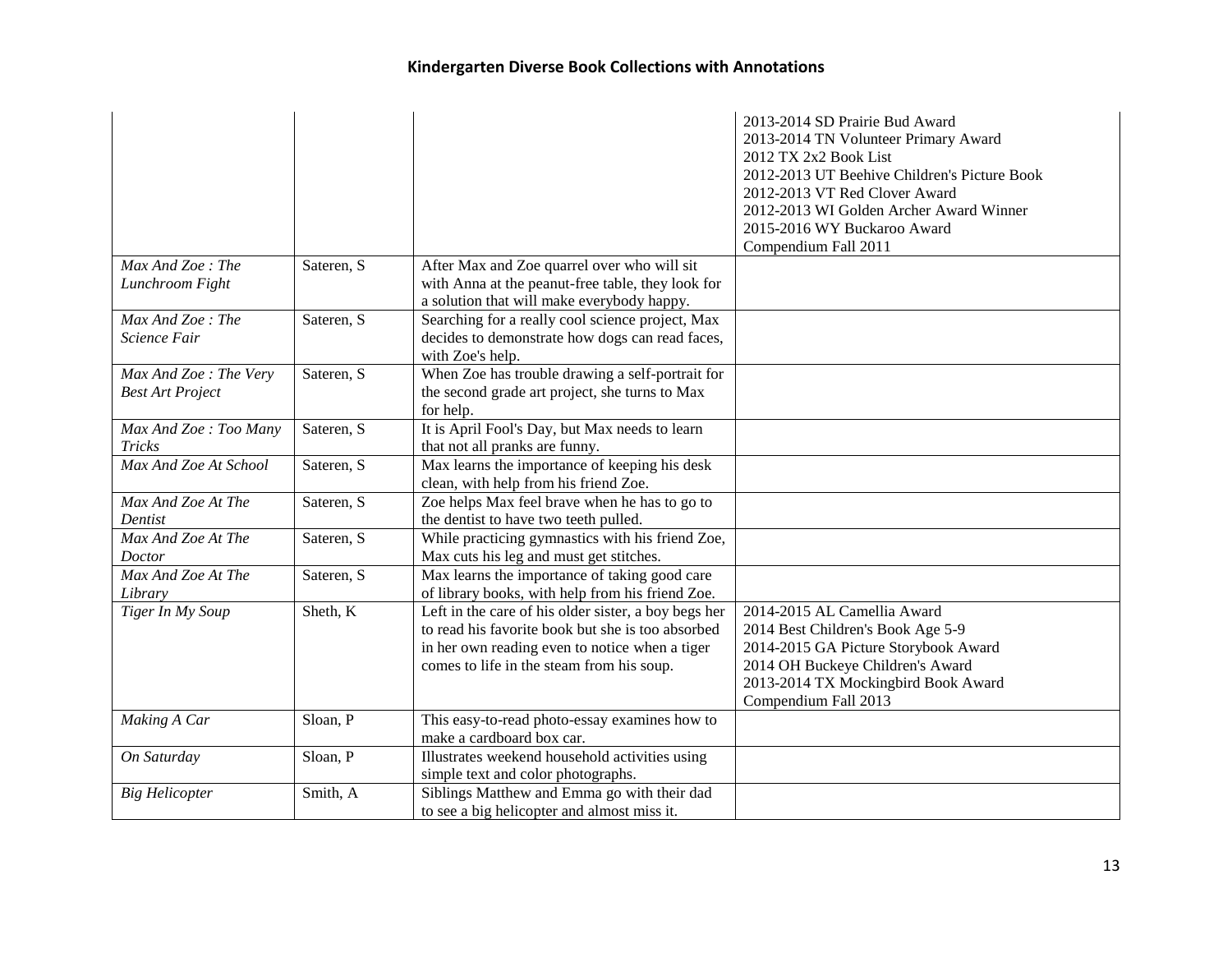| <b>Broken Flower Pot</b> | Smith, A  | When Joe and Katie accidentally break the                                             |                                           |
|--------------------------|-----------|---------------------------------------------------------------------------------------|-------------------------------------------|
|                          |           | neighbor's flower pot with their ball, they think<br>of a creative way to replace it. |                                           |
| Friend For Max           | Smith, A  | A new family moves into Max's neighborhood.                                           |                                           |
|                          |           | He meets a boy his age and they become friends.                                       |                                           |
| Going On Vacation        | Smith, A  | Uses bright photographs and simple sentences to                                       |                                           |
|                          |           | depict a variety of vehicles which families ride                                      |                                           |
|                          |           | when going on vacation.                                                               |                                           |
| Jake's Car               | Smith, A  | Simple text and photographs show how Jake                                             |                                           |
|                          |           | shows his dad how his remote control car can go                                       |                                           |
|                          |           | up and down hills made out of a green rug.                                            |                                           |
| Katie's Caterpillar      | Smith, A  | Katie is disappointed she isn't chosen to look                                        |                                           |
|                          |           | after the class pet, so she decides to stay home                                      |                                           |
|                          |           | from school. But when she finds a caterpillar in                                      |                                           |
|                          |           | the backyard, she changes her mind and decides                                        |                                           |
|                          |           | to take care of the new class caterpillar.                                            |                                           |
| Leaf Boats               | Smith, A  | Matthew and Emma watch two bigger children                                            |                                           |
|                          |           | race boats at a lake. Their father shows them                                         |                                           |
|                          |           | how to make boats out of the leaves, and they                                         |                                           |
|                          |           | have their own boat leaf race.                                                        |                                           |
| Look Up, Look Down       | Smith, A  | A group of children follow clues involving                                            |                                           |
|                          |           | searching up and down in order to find hidden                                         |                                           |
| Mitch To The Rescue      | Smith, A  | teddy bears.<br>When Mitch goes canoeing with his brother Ben                         |                                           |
|                          |           | and their father, he is able to save a lost duckling                                  |                                           |
|                          |           | and reunite it with its family by scooping it up in                                   |                                           |
|                          |           | his new sunhat.                                                                       |                                           |
| Nest On The Beach        | Smith, A  | When Meg and her grandma find a bird's nest on                                        |                                           |
|                          |           | the beach, they build a fence of sticks around it                                     |                                           |
|                          |           | to protect it.                                                                        |                                           |
| <b>Teasing Mom</b>       | Smith, A  | Matthew and Emma help Mom water the                                                   |                                           |
|                          |           | garden. Then Matthew decides to play a trick on                                       |                                           |
|                          |           | Mom.                                                                                  |                                           |
| Zac And Chirpy           | Smith, A  | Simple text and color photographs depict a boy                                        |                                           |
|                          |           | named Zac who feeds his bird, Chirpy.                                                 |                                           |
| We Are Grateful:         | Sorell, T | Shows young readers the ways Cherokee people                                          | 2019 Sibert Honor Book                    |
| Otsaliheliga             |           | express gratitude throughout the year. Features                                       | 2019 Orbis Pictus Honor Book              |
|                          |           | Cherokee words along with pronunciation,                                              | NPR's Guide to 2018's Great Reads Title   |
|                          |           | Cherokee syllabary, and definition. Also                                              | Kirkus Reviews Best Books of 2018         |
|                          |           |                                                                                       | School Library Journal Best Books of 2018 |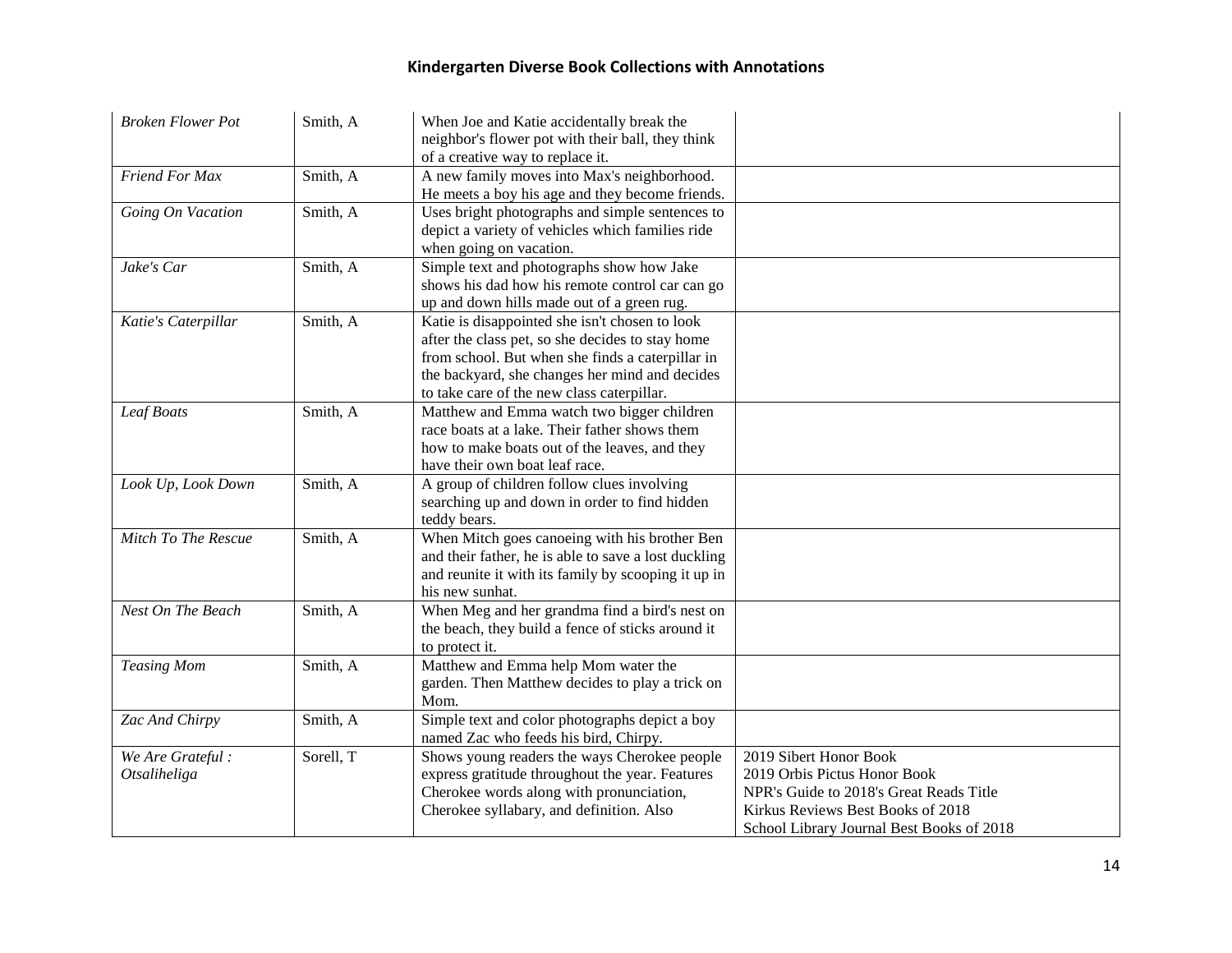|                       |                         | includes a Cherokee syllabary guide and a<br>glossary.                                                                                                                                                                                                                          | 2018 JLG Selection<br>2019 Reading the West Picture Book Award<br>Mountains and Plains Booksellers Association Award<br>Robert F. Sibert Award<br>2019 ALA Award and Honor<br>2019 Picture This! Reading List Title<br>2019 ALA Notable Children's Book<br>2019 CCBC Book<br>Compendium Title |
|-----------------------|-------------------------|---------------------------------------------------------------------------------------------------------------------------------------------------------------------------------------------------------------------------------------------------------------------------------|-----------------------------------------------------------------------------------------------------------------------------------------------------------------------------------------------------------------------------------------------------------------------------------------------|
| Halloween             | Stavetski, B            | Derek asks his grandfather to help him make a<br>costume that no one else has for Halloween.<br>Together they make a robot costume out of<br>recycled materials. Derek is happy that none of<br>his friends in his classroom are dressed as<br>robots.                          |                                                                                                                                                                                                                                                                                               |
| In The Tub            | Stavetski, B            | No Mackin annotations.                                                                                                                                                                                                                                                          |                                                                                                                                                                                                                                                                                               |
| <b>Magic Tricks</b>   | Stavetski, B            | A young boy named victor entertains his family<br>with magic tricks. Things take a silly turn when<br>he runs out of tricks to perform.                                                                                                                                         |                                                                                                                                                                                                                                                                                               |
| Magic Village         | Stavetski, B            | Sisters Kendra and Layla go to the beach with<br>their parents and spend the day making a magic<br>village with a castle out of sand. But when the<br>tide comes in, the water washes it all away. The<br>girls are sad until they see the treasures the<br>water leaves behind |                                                                                                                                                                                                                                                                                               |
| <b>Roller</b> Coaster | Stavetski, B            | Jasmin and her mom go to an amusement park<br>and Jasmin tries to convince her mother to ride<br>the big roller coaster with her. But mom is too<br>scared so they do other things, until Jasmin<br>finally convinces her mom to ride the ride.                                 |                                                                                                                                                                                                                                                                                               |
| Pat And Pea Soup      | Stegall, $\overline{B}$ | A little girl named Pat lends a helping hand to<br>her dad at a soup kitchen for the homeless and<br>learns to enjoy helping others.                                                                                                                                            |                                                                                                                                                                                                                                                                                               |
| Want To Play Trucks?  | Stott, A                | Two young boys find ways to merge their<br>favorite things into playing together in a<br>sandbox. While Jack loves to play with trucks,<br>Alex loves to play with dolls. They enjoying<br>playing together and discover they have a shared<br>love for ice cream.              | 2019 CCBC Book List                                                                                                                                                                                                                                                                           |
| Cold And Hot          | Sweeney. J              | No Mackin annotations.                                                                                                                                                                                                                                                          |                                                                                                                                                                                                                                                                                               |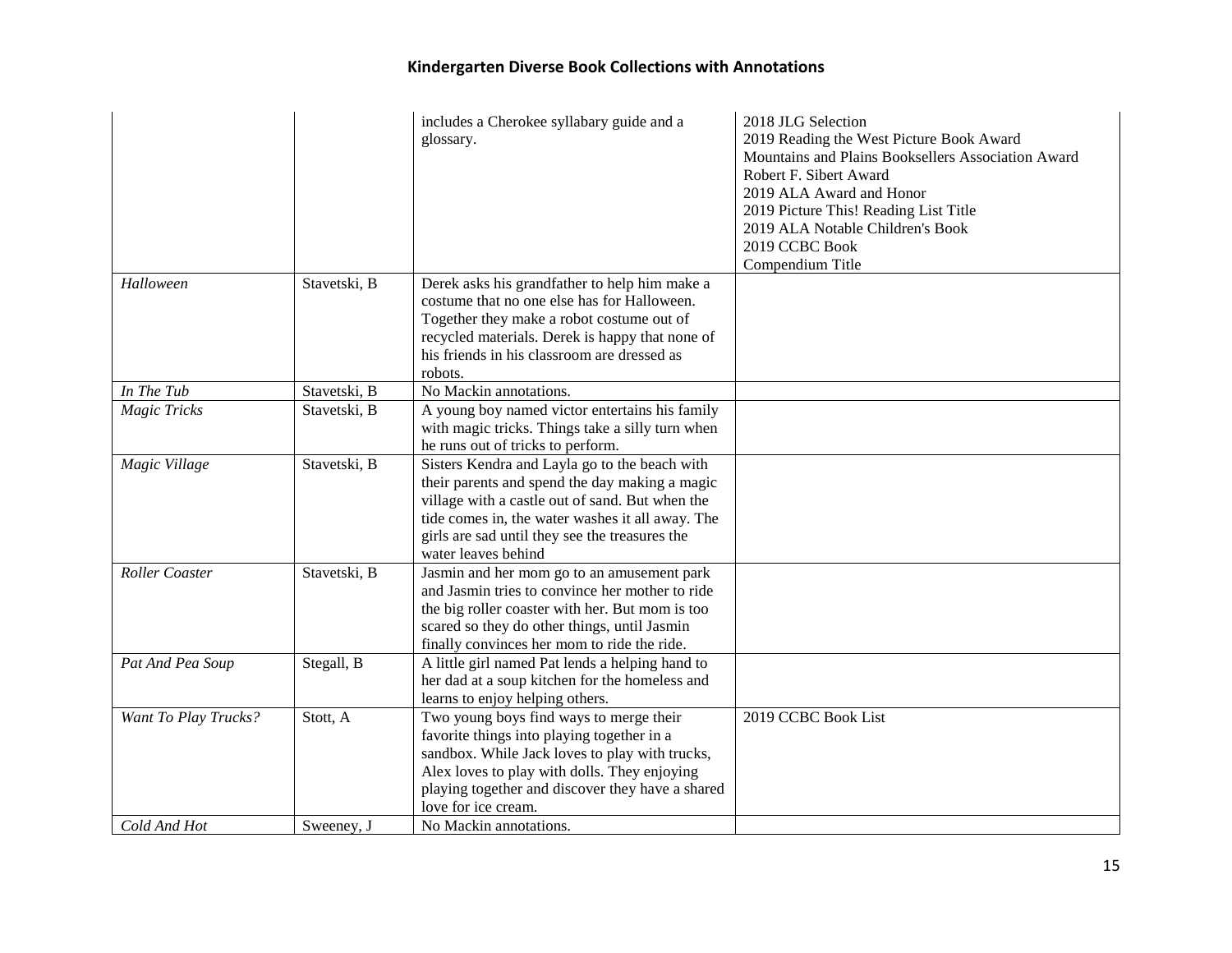| First Laugh : Welcome,<br>Baby! | Tahe, R                    | A Navajo family welcomes a new baby into the<br>family with love and ceremony, eagerly waiting<br>for that first special laugh. Includes brief<br>description of birth customs in different cultures.                                                                          | 2019 CCBC Book                                                                                                                                                                                                                                                          |
|---------------------------------|----------------------------|--------------------------------------------------------------------------------------------------------------------------------------------------------------------------------------------------------------------------------------------------------------------------------|-------------------------------------------------------------------------------------------------------------------------------------------------------------------------------------------------------------------------------------------------------------------------|
| <b>I Am Actually A Penguin</b>  | Taylor, S                  | An imaginative young girl gets a penguin<br>costume and immediately begins acting like one,<br>going so far as to not talk or eat human food<br>because that's not what penguins do.                                                                                           |                                                                                                                                                                                                                                                                         |
| Mommy's Khimar                  | Thompkins-<br>bigelow, J   | Colorful illustrations show a young African<br>American Muslim girl trying on her mother's<br>headscarf, called a khimar or hijab. The yellow<br>khimar means the most and as she wears it<br>throughout the day, feeling the love of her<br>family both Muslim and non-Muslim | 2018 Best Books of NPR, Kirkus Reviews, School Library<br><b>Journal and Shelf Awareness</b><br>2019 Picture This! Reading List<br>2019 ALA Notable Children's Book<br>2019 CCBC Book List Title<br>2019-2020 Texas Mockingbird Award Nominee<br>Compendium Spring 2018 |
| Rani Comes To Stay              | Tidey, J                   | A young girl named Rani goes to a friend's<br>house to have a sleepover when her mom has to<br>go on a trip. Rani misses her home at night, but<br>she is reassured that her mother will come get<br>her after breakfast.                                                      |                                                                                                                                                                                                                                                                         |
| Ojiichan's Gift                 | Uegaki, C                  | When Mayumi was born, her grandfather<br>created a special garden for her. As she grew,<br>they spent many wonderful summers tending to<br>it. One summer, everything changes and<br>Mayumi figures out a way to help her<br>grandfather remember their special garden.        | Compendium Title                                                                                                                                                                                                                                                        |
| Jazz Baby                       | Weatherford, C             | A group of children move and play, hum and<br>sleep to a jazz beat.                                                                                                                                                                                                            |                                                                                                                                                                                                                                                                         |
| Ashley's Elephant               | Zaretsky, E                | Ashley's good at caring of lots of pets, but she<br>has a hard time convincing her parents she<br>would be able to care for a pet elephant.                                                                                                                                    |                                                                                                                                                                                                                                                                         |
| Dollar                          | Zimelman, N                | Archie's lucky find makes everyone smile, even<br>himself.                                                                                                                                                                                                                     |                                                                                                                                                                                                                                                                         |
| <b>Baby</b>                     | <b>Rigby PM</b><br>Readers | Simple sentences and color photographs depict a<br>baby eating, crawling, playing, and sleeping<br>among other activities.                                                                                                                                                     |                                                                                                                                                                                                                                                                         |
| <b>Caring For Plants</b>        | Rigby PM<br>Readers        | Describes how plants need soil, water, and<br>sunlight to live.                                                                                                                                                                                                                |                                                                                                                                                                                                                                                                         |
| <b>Changing Seasons</b>         | Rigby PM<br>Readers        | No Mackin annotations.                                                                                                                                                                                                                                                         |                                                                                                                                                                                                                                                                         |